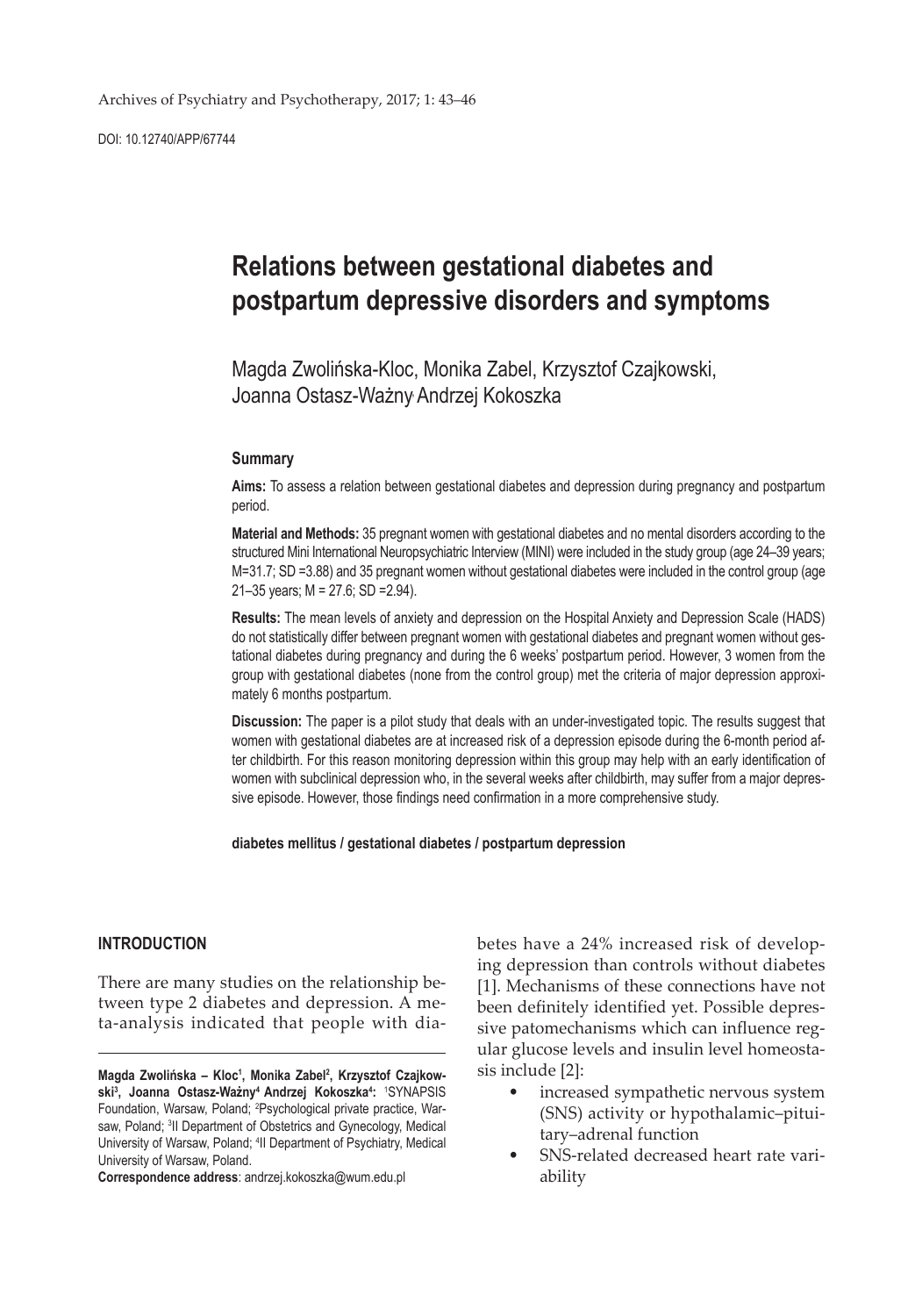- dysregulation of inflammatory and immune functioning
- increased platelet/endothelial aggregation
- poor treatment compliance and/or unhealthy lifestyle
- cardiotoxic effects of antidepressant medication.

Gestational diabetes is most frequently diagnosed in the second trimester of pregnancy; it occurs in almost 10% of pregnancies [3]. Changes in carbohydrate metabolism which occur for the first time in pregnancy can lead to numerous fetus complications, e.g. infant macrosomia, greater proportion of cesarean deliveries [4], neonatal hypoglycemia and respiratory distress [5]. An appropriate management of diabetes may prevent those complications. However, self-management with gestational diabetes is dependent on the emotional state of the pregnant woman. Surprisingly, there are few clinical studies on the relationship between gestational diabetes and depression, including the relatively frequent postpartum depression. In the study by Katon et al. [6], Gestational diabetes mellitus (GDM ) was not associated with increased risk of antenatal depression. However, in a study of 11,024 women [7], pre-pregnancy or gestational diabetes was associated with perinatal depression, including postpartum depression.

The aim of this clinical research was to verify two hypotheses:

- Gestational diabetes is associated with a higher risk of depression and anxiety syndromes during pregnancy and in early postpartum stage.
- Postpartum depression occurs more often in women with gestational diabetes.

#### **METHOD**

35 women with gestational diabetes aged between 24 and 39 years (M=31.7; SD =3.88) and 35 pregnant women without gestational diabetes aged between 21 and 35 years (M = 27.6; SD =2.94) took part in the study. 77.1% of the sample were women with university education, 10% had secondary education, 10% vocational education and 2.9% elementary education. Further, 88.7% of the women were married and 2.9% were divorced; 81.4% declared that pregnancy was planned.

The following measures were used in the study:

- Mini International Neuropsychiatric Interview (MINI) [8] – developed on the basis of *International Statistical Classification of Diseases and Related Health Problems* (ICD-10) diagnostic criteria. The interview is divided into 27 modules and includes screening questions for mental disorders.
- Hospital Anxiety and Depression Scale (HADS) [9] consists of 14 close-ended questions of 7 items each, measuring depression and anxiety based on the patient's emotional state over the past week.

The inclusion criterion was a lack of mental disorders according to the MINI. The first survey was carried out during the period between the fifth and eight month of pregnancy. Two women from the group with gestational diabetes and one from the control group were excluded due to diagnosed depression, with onset before pregnancy. Symptoms of depression and anxiety were assessed with HADS at three time points:

- 1. between the fifth and eight month of pregnancy during regular check-ups
- 2. in the second week after the birth during a telephone interview
- 3. in the sixth week after the birth during a telephone interview.

At six to seven months after the birth an additional telephone interview was conducted, covering the depressive items of the MINI, aiming at preliminary diagnosis of depression.

## **RESULTS**

There were no statistically significant differences between mean scores in a *t*-test between the study groups on both HADS anxiety and depression scales at any assessment (see Table 1).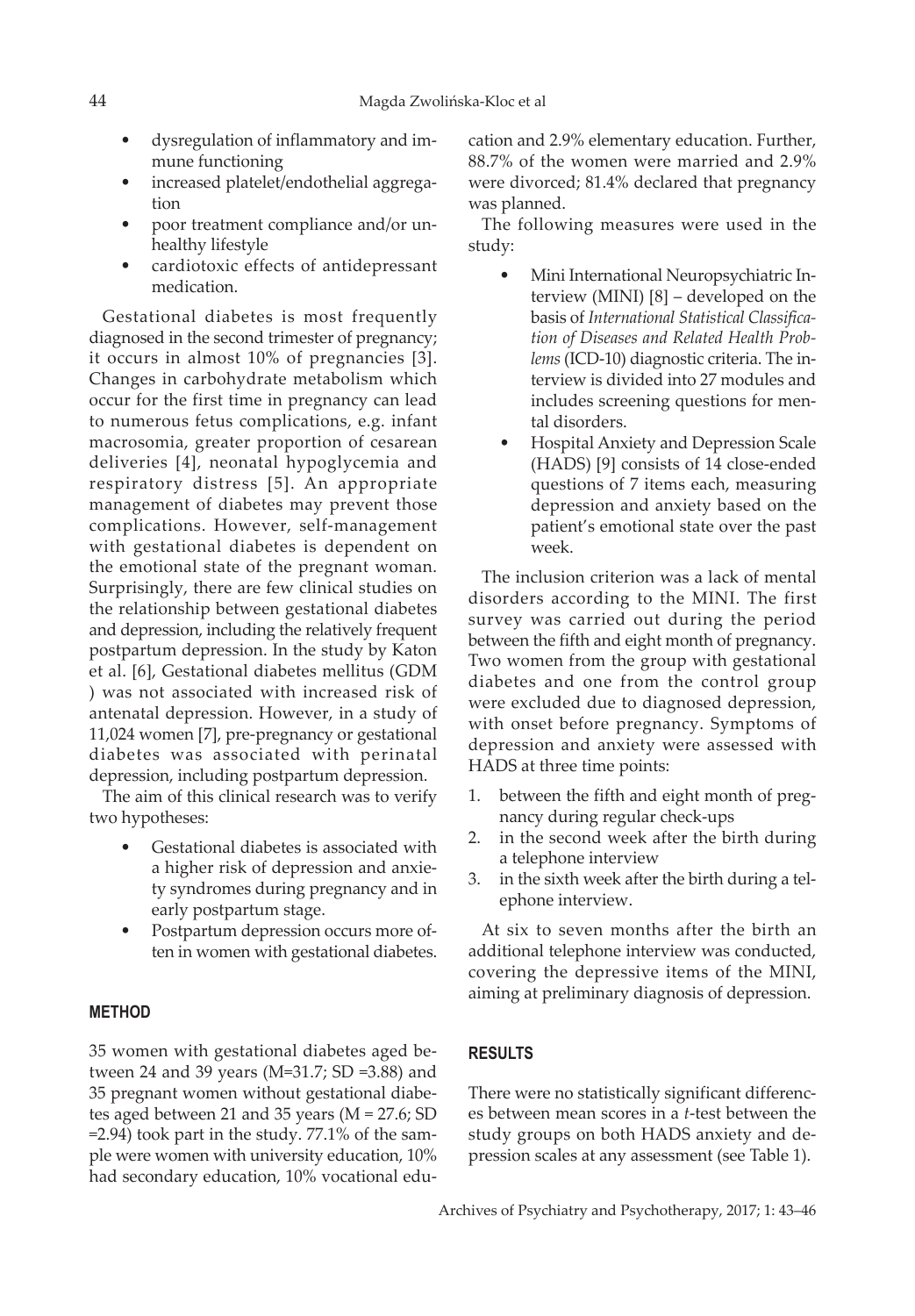| Assessment               | Women with gestational diabetes | Women without gestational diabetes | $\mathsf{f}$ | p-value |
|--------------------------|---------------------------------|------------------------------------|--------------|---------|
|                          | $(n = 35)$                      | $(n = 35)$                         |              |         |
| During pregnancy         |                                 |                                    |              |         |
| <b>HADS</b> total        | $M = 10.28$                     | $M = 11.54$                        | $-0.77$      | 0.528   |
|                          | $SD=6.23$                       | $SD = 7.40$                        |              |         |
| Depression scale         | $M = 3.94$                      | $M = 3.94$                         | 0.00         | 1.000   |
|                          | $SD = 3.09$                     | $SD = 3.28$                        |              |         |
| Anxiety scale            | $M = 6.34$                      | $M = 7.60$                         | $-1.27$      | 0.199   |
|                          | $SD = 3.69$                     | $SD = 4.54$                        |              |         |
| 2 weeks after childbirth |                                 |                                    |              |         |
| <b>HADS</b> total        | $M = 9.48$                      | $M = 8.66$                         | 0.51         | 0.894   |
|                          | SD=6.77                         | $SD=6.65$                          |              |         |
| Depression scale         | $M = 3.82$                      | $M = 3.40$                         | 0.50         | 0.512   |
|                          | $SD = 3.84$                     | $SD = 3.23$                        |              |         |
| Anxiety scale            | $M = 5.66$                      | $M = 5.26$                         | 0.43         | 0.575   |
|                          | $SD = 3.75$                     | $SD = 3.97$                        |              |         |
| 6 weeks after childbirth |                                 |                                    |              |         |
| <b>HADS</b> total        | $M = 8.63$                      | $M = 8.20$                         | 0.27         | 0.621   |
|                          | $SD=6.07$                       | $SD = 7.04$                        |              |         |
| Depression scale         | $M = 3.34$                      | $M = 3.11$                         | 0.29         | 0.481   |
|                          | $SD = 3.17$                     | $SD = 3.48$                        |              |         |
| Anxiety scale            | $M = 5.28$                      | $M = 5.08$                         | 0.21         | 0.712   |
|                          | $SD = 3.85$                     | SD=4.22                            |              |         |

**Table 1.** The comparison of mean scores in depression and anxiety scales of Hospital Anxiety and Depression Scale (HADS) among pregnant women with and without gestational diabetes.

A telephone survey with MINI depression items after 6 to 7 months postpartum revealed that 3 out of 35 women with gestational diabetes (8.57%) and none from the group without diabetes met the criteria of major depression. It is noteworthy that all of the depressed women had subclinical symptoms of depression since childbirth that gradually developed into a major depressive episode. Only one of them had begun therapy, and the other two were considering it at the time of the interview.

## **DISCUSSION**

The paper deals with an under-investigated topic, but the pilot study has limited value, not only due to the small study sample. Telephone assessment is less reliable than face-to-face interview, however, it was difficult to arrange a clinical interview with mothers caring for newborns. A telephone interview was accepted by all participants and completed by all of them at 2 and 6 weeks after the childbirth.

The results indicate that a mean level of depression and anxiety does not statistically differ among the pregnant women with gestational diabetes and women without diabetes during the pregnancy and during the first 6 weeks postpartum. The results also suggest that women with gestational diabetes have an increased risk of a depressive episode during the first 6 months postpartum. Monitoring depression in this group may be helpful in early identification of those with subclinical depression (within the first several weeks after childbirth), as they seem to be at higher risk of a major depressive episode within that time period. However, those findings need confirmation in a more comprehensive study.